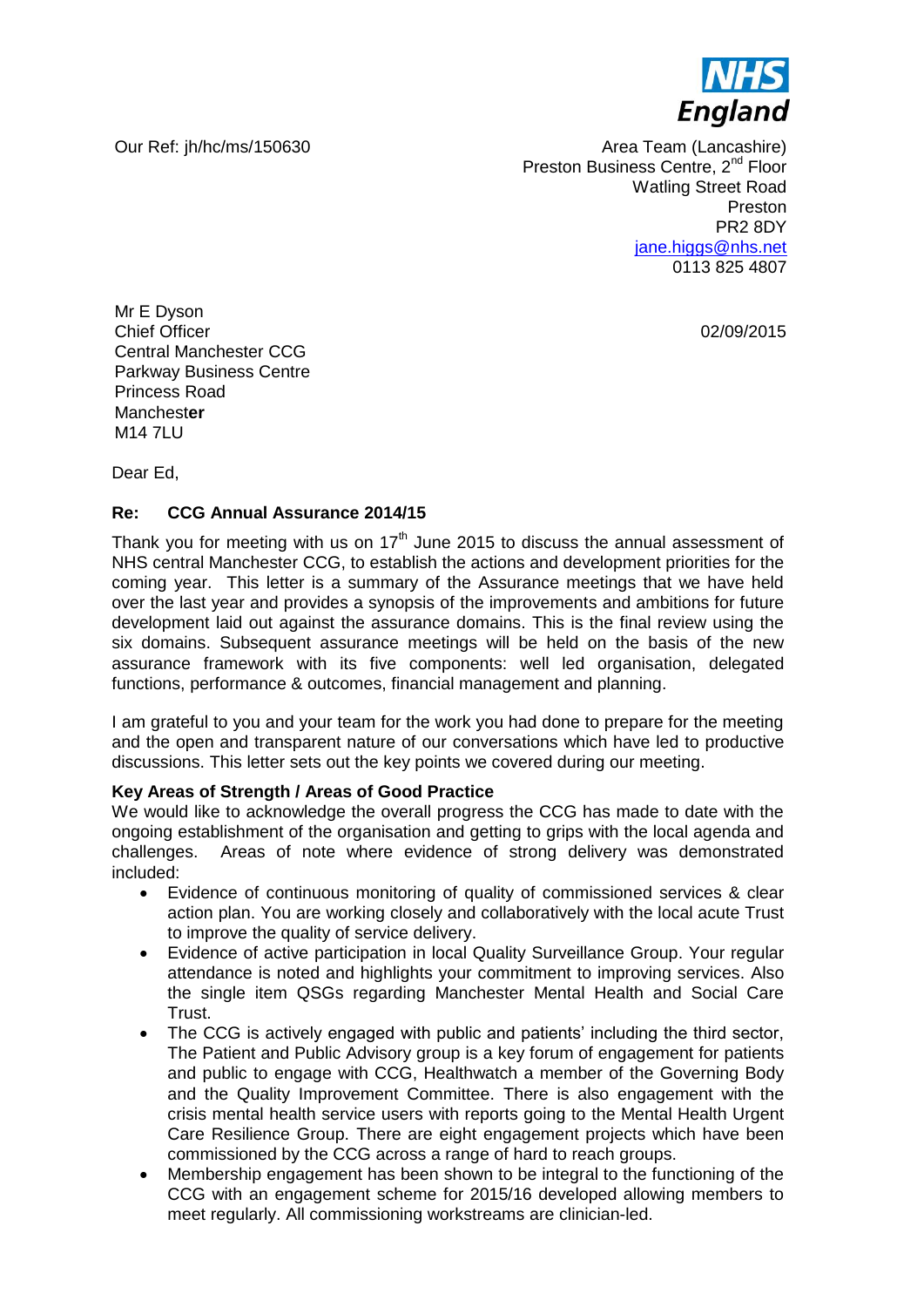- There is evidence of joint working, particularly with regard to the Better care Fund and in particular the Living Longer Living Better programme, bringing multiple partners together.
- QIPP is included in all operational and strategic plans.
- Provider CIP plans are review for quality and safety prior to sign off by the CCG
- There is evidence of robust governance with a clean audit report being received.
- Overall, the stakeholder feedback from the 360 survey was positively complimentary on the direction and leadership of the CCG.
- Evidence of CCG leadership in working collaboratively with a challenged acute organisation.

## **NHS Constitution standards**

The Constitutional Section of the CCG Delivery Dashboard for 2014/15 is appended to this letter. This shows the following areas of achievement and challenge:

#### **Areas of achievement**

- **RTT** Non-Admitted and Incompletes All standards met through the year
- **Cancer** All standards have been delivered for at least the last two Quarters, two standards: 31 Day Subsequent Surgery and the 62 Day standard failing at any point
- **MSA Breaches** There have been no MSA breaches in year

## **Areas of challenge**

- **RTT** Admitted and 52 Week Waiters Failure against Admitted standard for Quarters 2 and 4, and a 52 Week Waiter in Quarters 3 and 4
- **Diagnostics**  Standard failed for last three Quarters, worsening in Quarter 4
- **Mental Health** The Care Programme Approach standard has failed in Quarter 3, although it was recovered in Quarter 4
- **A&E –** The main provider, CMFT, failed in Quarter 3, although this was recovered for Quarter 4
- **Ambulance** Each standard has failed for at least three Quarters of the year

## **Quality and Outcome Measures**

- **HCAIs** MRSA, there were no instances in the year
- **HCAIs**  C. Diff, cases of C. difficile have exceeded the objective in year, but met the quarterly ceiling for Quarters 3 and 4
- **IAPT**  Both access and recovery failed the first three Quarters for which data was available at the time of the meeting.

## **NHS Statutory Duties**

Throughout the year the CCG has met your statutory responsibility areas. We consider that as a CCG you have demonstrated your ability to deliver as laid out in 14Z16 and 14Z8 of the NHS Act 2006 (as amended by the Health and Social Care Act 2012) sections:

- 14T Each CCG whilst carrying out its functions must have a regard to the need to reduce inequalities between patients with respect to their ability to access health services, and reduce inequalities between patients with respect to the outcomes achieved for them.
- 14R Duty as to continuous improvement in quality of services
- 14W try to obtain appropriate advice in order to deliver functions
- 14Z2 Public involvement and consultation by clinical commissioning groups
- 223H to 223J Expenditure, finance and controls including evidence of a clean audit report being received.
- Consultation and engagement with HWB with regards development of joint and HWB strategy
- 14Z15 Publication of a CCG annual report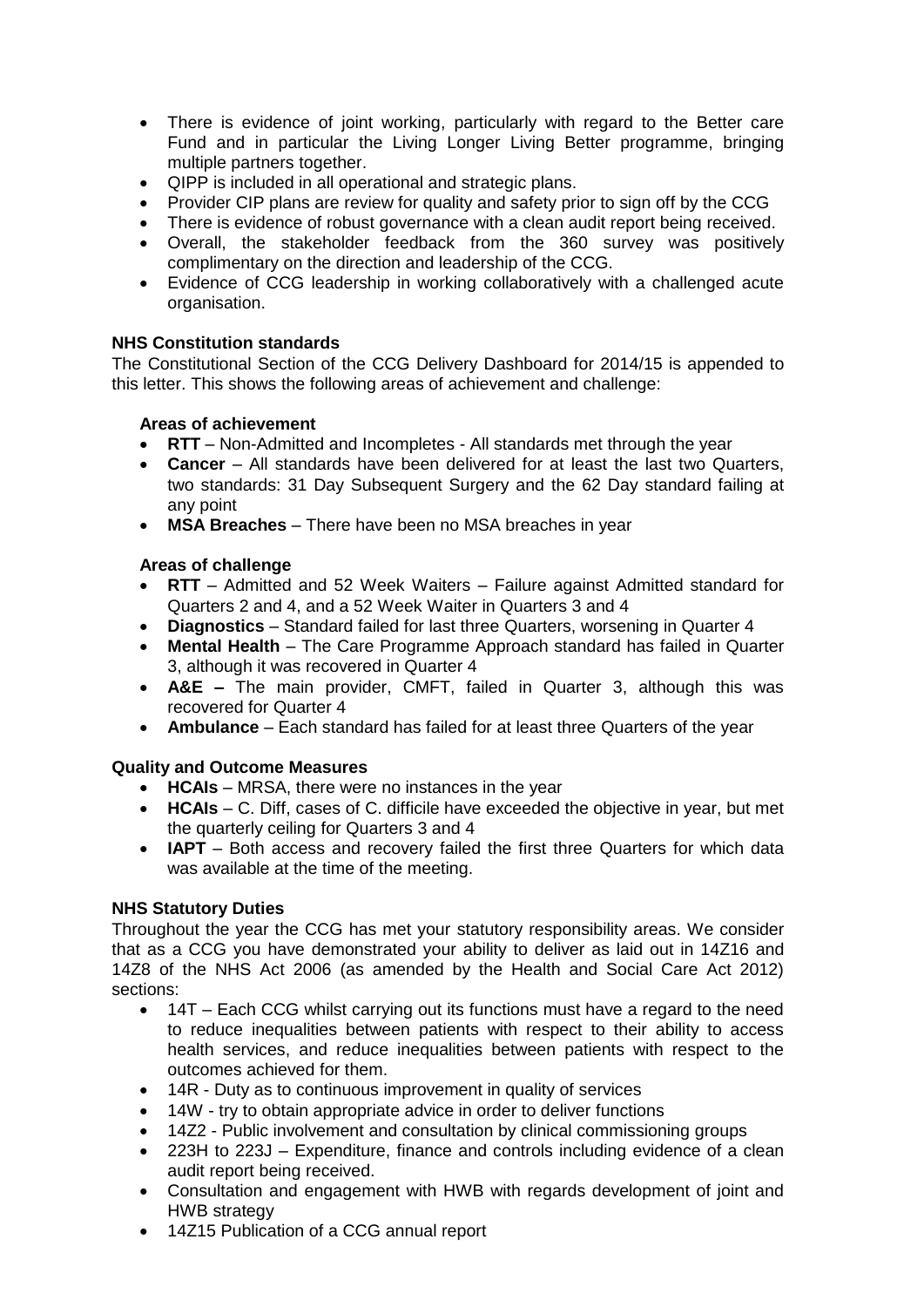Specifically the CCG has also:

- delivered a revenue surplus for the year in line with its agreed target
- earmarked and spent 2.5% of its budget on non-recurrent expenditure, in line with national guidance
- managed its running costs within target
- delivered QIPP savings of £3.41m a shortfall of £3.15m

In addition you are aware that CCG's have a statutory obligation as Category 2 responders under the Civil Contingencies Act 2004 to be in a position to have planned for, and effectively respond to, major incidents. This includes supporting NHS England.

## **Five Year Forward View**

The CCG has started work to adapt its local strategy to incorporate the Five Year Forward View into its work. It will be important to build on the early engagement with your membership as well as that with your NHS and local government partners to develop this plan, which will also need to set out your approach to public engagement.

On the wider front, the CCG is eager to monitor developments in relation to Greater Manchester Devolution and hopes to explore and more fully understand the implications of it during the next year. In addition, the CCG remains committed to delivering services in line with the Healthier Together programme, which is consistent with NHS England's vision set out in the NHS five year forward view, to develop networks of linked hospitals to ensure patients with the most serious needs are treated at specialist emergency centres.

## **Key Areas of Challenge**

During the 2014/15 year the CCG has had particular challenges across the following areas:

- Acknowledgement of challenges facing the CCG with the current focus on the local Mental Health provider with regards to the quality of service delivery and financial position, which you are working closely with the Trust to overcome in collaboration with regulators and partners.
- Delivery of A&E 4 hour standard the CCG System Resilience Group monitors the recovery plan progress whilst recognising the constraints of workforce and increased acuity of patients.
- Mental health service provision including IAPT there are significant concerns about the capacity of the current provider to deliver; however you are actively seeking alternative providers to address this situation.
- Delivery of Non elective activity as part of the Better Care Fund plan which is proving challenging, in light of the planning round requests regarding commissioning of activity and the challenges of local HWB partnership at district level.
- The delivery of diagnostic services with an area of concern being for Endoscopy, recruitment plans are in place and also plans for additional capacity moving into 2015/16.

## **Key Interdependencies and Associated Issues**

As part of the discussions the following key interdependencies and associated issues were identified:

 Throughout 2014/15, the development of co-commissioning arrangements has increasingly been recognised as key to transforming primary care, this has been further underpinned by the CCG aspiration for level 2 co-commissioning status and the opportunities to formalise and broaden the scope for co-commissioning this provides.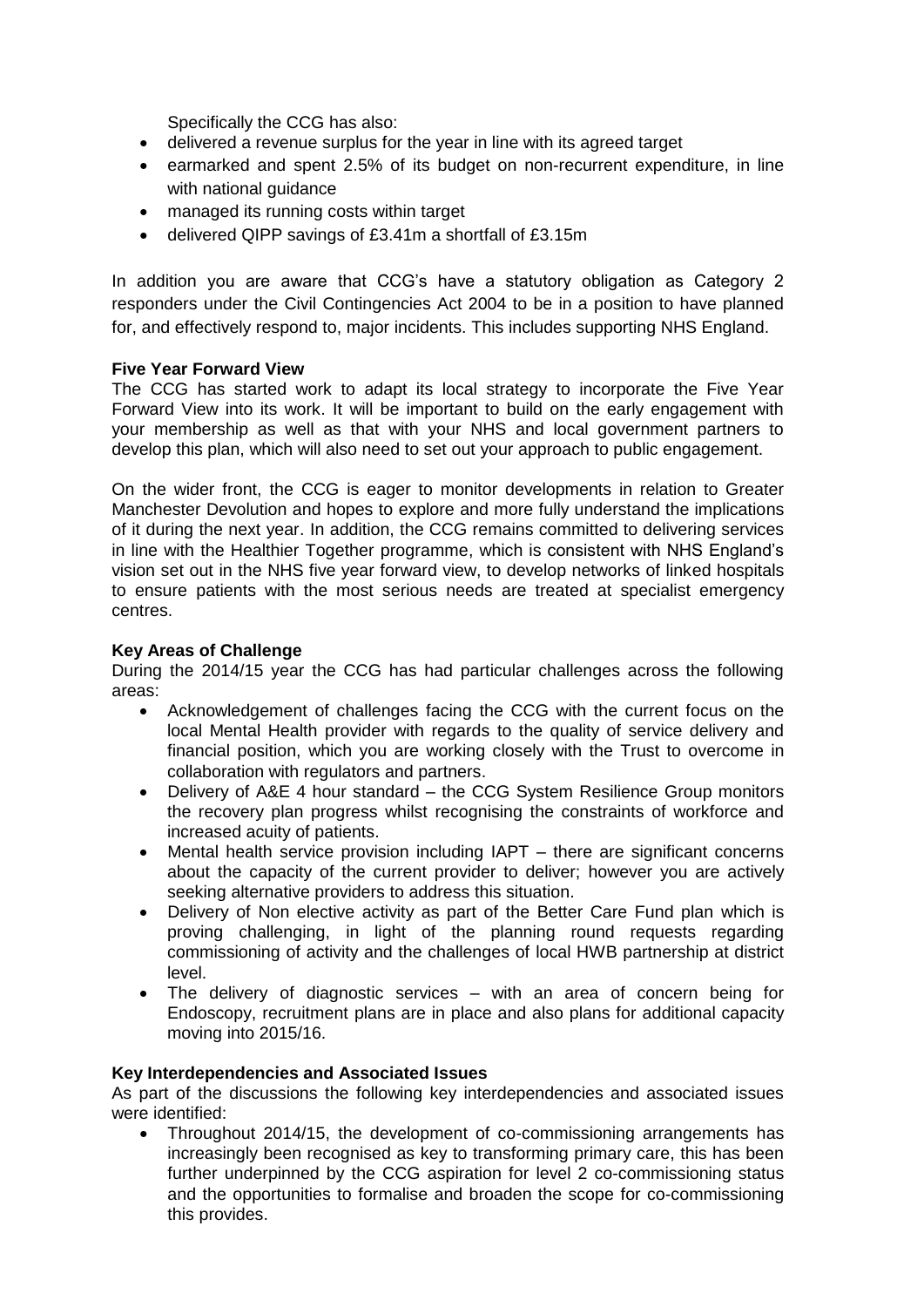- The CCG and LGM Team have been working jointly to identify and address issues relating to unwarranted variation in quality and safety across primary care and will continue to work jointly on the implementation of co-commissioning arrangements.
- You have been able to demonstrate for EPRR requirements that the CCG is working with other organisations in planning, exercising and training for civil emergencies.

#### **Development Needs and Agreed Actions**

Areas where development required and actions agreed:

- To manage the financial issues identified in planning for 2015/16.
- Management of the ongoing issues with Manchester Mental Health and Social Care Trust.
- Ongoing issues with IAPT delivery. Agreed support from the IST to be provided with regard to monitoring and validation
- Cancer strategy implementation. CCG to ensure acute trusts provide selfassessment of eight key priorities
- A&E, delivery of sustainable service provision across CMFT with a focus on the Manchester Royal Infirmary A&E department - Ensure SRG rigour and challenge on delivery of the improvement trajectory.
- Delivery of diagnostics services. Sustained improvement in order to achieve the diagnostic standard with particular emphasis on endoscopy

Overall, we would like to congratulate you on the progress you have made and the capability and capacity that you have worked hard to build and develop over the last year. The coming year is all about implementation and attention to detail and focus will be important. Delivery of the NHS constitutional standards along with implementation of the Five Year Forward View strategy are the priorities going forward, so creating strong relationships and taking clear action where there are issues is key.

Thank you again to you and your team for meeting with us and for the open and constructive dialogue, I hope this letter provides an accurate summary of the discussions and clearly indicates the next steps. We look forward to working with you on progressing work against the areas outlined above.

Yours sincerely,

**Jane Higgs Director of Assurance & Delivery NHS England (Lancashire Greater Manchester)**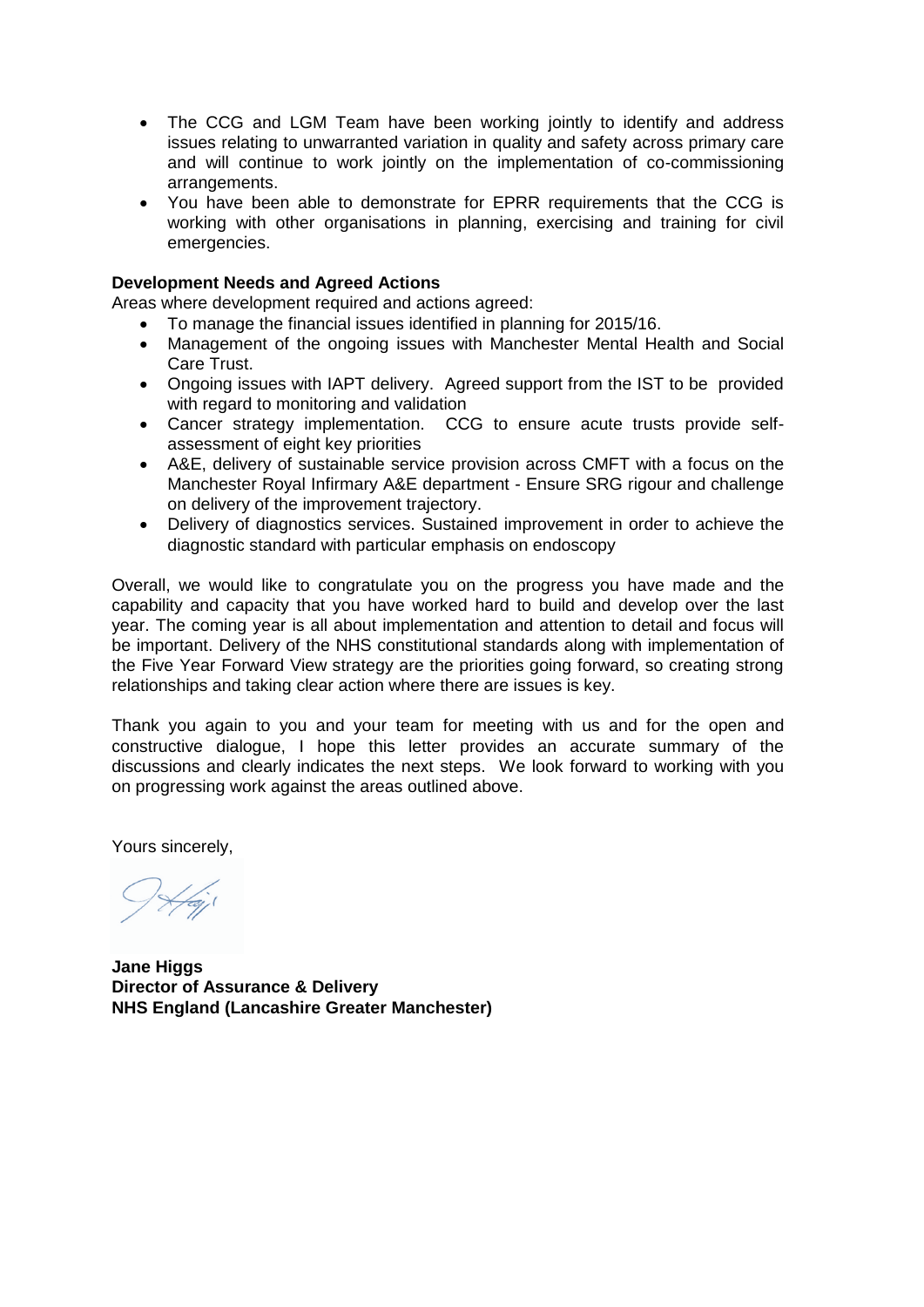# **Q4 Delivery Dashboard – NHS Constitution Section**

| <b>CCG BASED INDICATORS</b>                                                                                                                                 | <b>Operational</b><br><b>Standard</b> | Q <sub>1</sub><br><b>Performance</b> | Q2<br><b>Performance</b> | Q3<br><b>Performance</b> | Q <sub>4</sub><br><b>Performance</b> |
|-------------------------------------------------------------------------------------------------------------------------------------------------------------|---------------------------------------|--------------------------------------|--------------------------|--------------------------|--------------------------------------|
| Referral to Treatment waiting times for non-urgent consultant-led<br>treatment                                                                              |                                       |                                      |                          |                          |                                      |
| Admitted patients starting treatment within a maximum of 18 weeks<br>from referral                                                                          | 90%                                   | 90.92%                               | 89.88%                   | 91.28%                   | 89.58%                               |
| Non-admitted patients starting treatment within a maximum of 18<br>weeks from referral                                                                      | 95%                                   | 97.07%                               | 96.72%                   | 96.29%                   | 95.85%                               |
| Patients on incomplete non-emergency pathways (yet to start<br>treatment) waiting no more than 18 weeks from referral                                       | 92%                                   | 94.58%                               | 94.22%                   | 93.82%                   | 94.80%                               |
| Number of patients waiting more than 52 weeks on incomplete<br>pathways                                                                                     | $\bf{0}$                              | $\boldsymbol{0}$                     | $\bf{0}$                 | 1                        | 1                                    |
| <b>Diagnostic test waiting times</b>                                                                                                                        |                                       |                                      |                          |                          |                                      |
| Percentage of patients waiting 6 weeks or more for a diagnostic test<br>(15 key tests)                                                                      | 1%                                    | 0.66%                                | 2.00%                    | 1.40%                    | 3.06%                                |
| <b>Cancer waits - Two-week waits</b>                                                                                                                        |                                       |                                      |                          |                          |                                      |
| Maximum two-week wait for first outpatient appointment for patients<br>referred urgently with suspected cancer by a GP                                      | 93%                                   | 95.18%                               | 95.96%                   | 96.37%                   | 97.94%                               |
| Maximum two-week wait for first outpatient appointment for patients<br>referred urgently with breast symptoms (where cancer was not initially<br>suspected) | 93%                                   | 97.61%                               | 94.05%                   | 96.71%                   | 95.02%                               |
| Cancer waits - one month (31 days) wait                                                                                                                     |                                       |                                      |                          |                          |                                      |
| Maximum 31-day wait from diagnosis to first definitive treatment for<br>all cancers                                                                         | 96%                                   | 99.05%                               | 96.81%                   | 98.04%                   | 100.00%                              |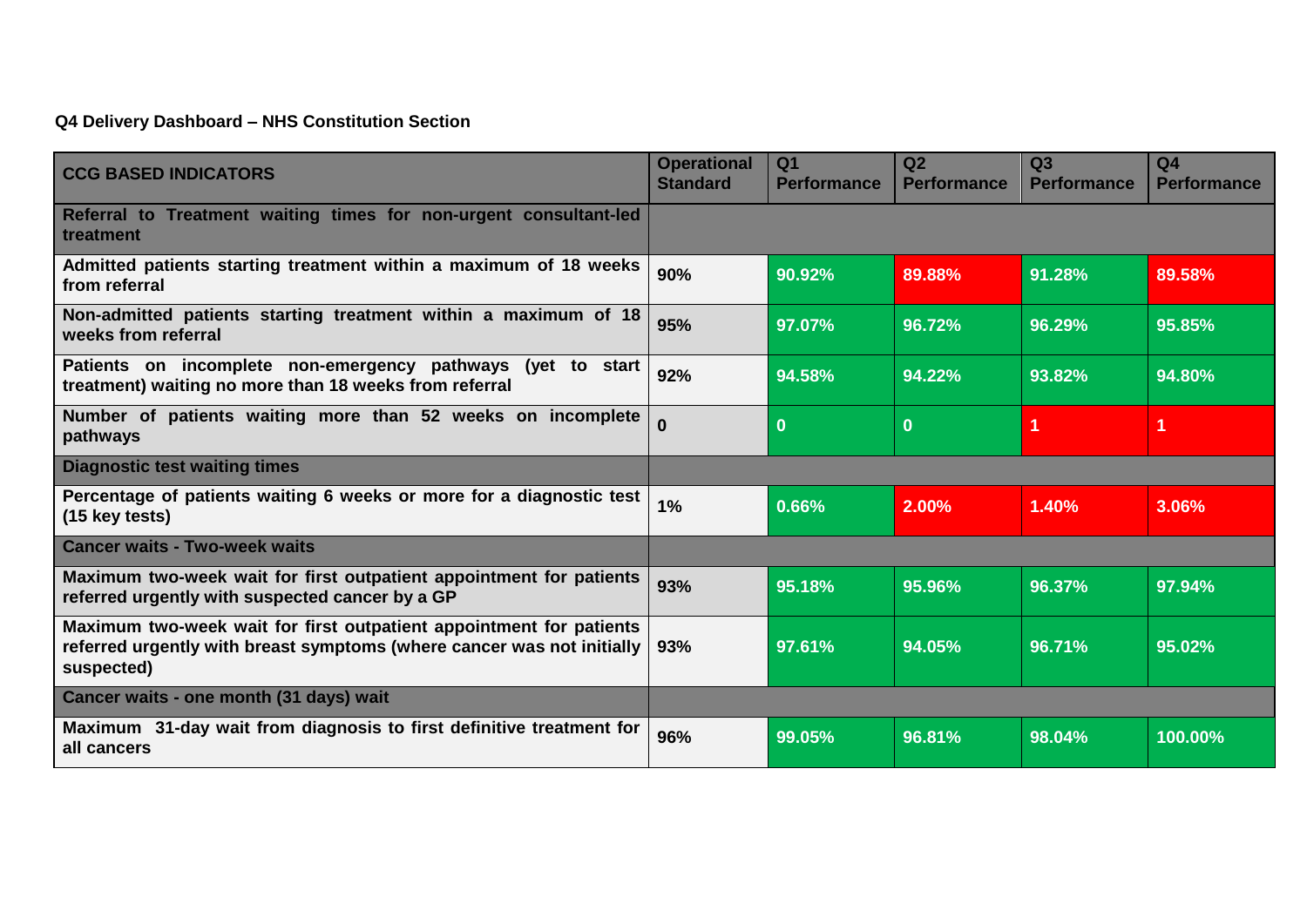| Maximum 31-day wait for subsequent treatment where that treatment<br>is surgery                                                                                                                            | 94%                                  | 100.00% | 86.67%   | 100.00% | 100.00%  |
|------------------------------------------------------------------------------------------------------------------------------------------------------------------------------------------------------------|--------------------------------------|---------|----------|---------|----------|
| Maximum 31-day wait for subsequent treatment where the treatment is<br>an anti-cancer drug regimen                                                                                                         | 98%                                  | 100.00% | 100.00%  | 100.00% | 100.00%  |
| Maximum 31-day wait for subsequent treatment where the treatment is<br>a course of radiotherapy                                                                                                            | 94%                                  | 100.00% | 100.00%  | 100.00% | 100.00%  |
| Cancer waits - 2 month (62 days) waits                                                                                                                                                                     |                                      |         |          |         |          |
| Maximum 62-day wait from urgent GP referral to first definitive<br>treatment for cancer                                                                                                                    | 85%                                  | 81.82%  | 90.32%   | 85.00%  | 87.69%   |
| Maximum 62-day wait from referral from an NHS screening service to<br>first definitive treatment for all cancers                                                                                           | 90%                                  | 100.00% | 50.00%   |         | 75.00%   |
| Maximum 62-day wait for first definitive treatment following a<br>consultants decision to upgrade the priority of the patients (all<br>cancers)                                                            | <b>No</b><br>operational<br>standard | 100.00% | 66.67%   | 100.00% | 80.00%   |
| <b>Mixed-Sex Accommodation</b>                                                                                                                                                                             |                                      |         |          |         |          |
| <b>Breaches of Mixed-Sex Accommodation</b>                                                                                                                                                                 | $\bf{0}$                             | -0      | $\bf{0}$ | 0       | $\bf{0}$ |
| <b>Mental Health</b>                                                                                                                                                                                       |                                      |         |          |         |          |
| Care Programme Approach (CPA): Percentage of people under adult<br>mental illness specialities on CPA who were followed up within 7 days<br>of discharge from psychiatric inpatient care during the period | 95%                                  | 96.74%  | 97.09%   | 94.52%  | 96.34%   |

| <b>PROVIDER BASED INDICATORS</b>                                                                                                         | Operational<br><b>Standard</b> | l Q1<br>Performance   Performance | <b>Q2</b> | Performance   Performance | <b>O4</b> |  |  |
|------------------------------------------------------------------------------------------------------------------------------------------|--------------------------------|-----------------------------------|-----------|---------------------------|-----------|--|--|
| A&E waits -Percentage of A&E attendances where the patient spent 4 hours or less in A&E from arrival to transfer, admission or discharge |                                |                                   |           |                           |           |  |  |
| <b>CENTRAL MANCHESTER UNIVERSITY HOSPITALS NHS FOUNDATION</b>                                                                            | 95%                            | 95.29%                            | 95.10%    | $91.53\%$                 | 95.59%    |  |  |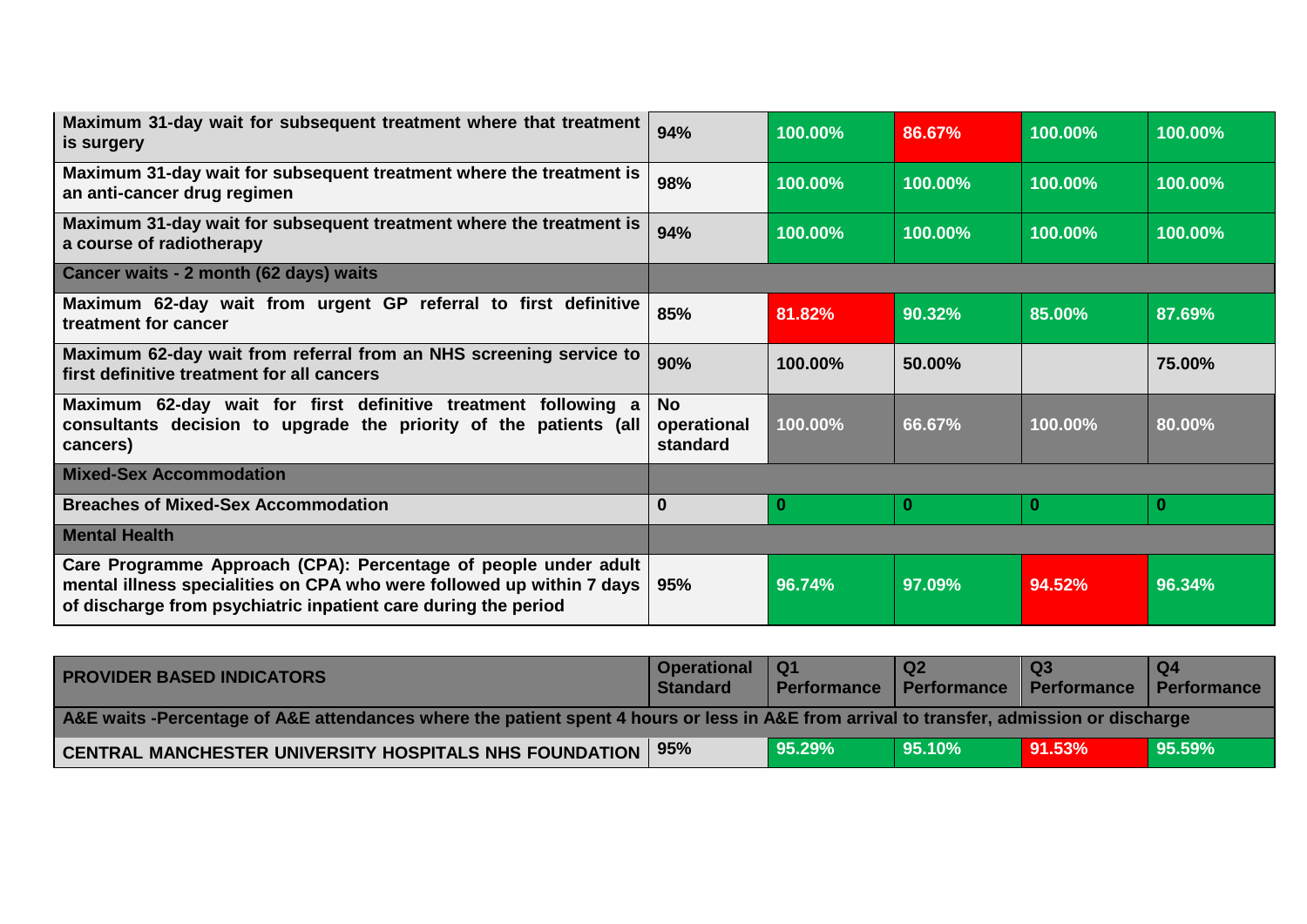| <b>TRUST</b>                                                                                                                                                    |                                               |        |        |           |        |  |  |
|-----------------------------------------------------------------------------------------------------------------------------------------------------------------|-----------------------------------------------|--------|--------|-----------|--------|--|--|
| UNIVERSITY HOSPITAL OF SOUTH MANCHESTER NHS FOUNDATION<br><b>TRUST</b>                                                                                          | 95%                                           | 91.11% | 95.10% | 91.95%    | 89.45% |  |  |
| PENNINE ACUTE HOSPITALS NHS TRUST                                                                                                                               | 95%                                           | 95.65% | 95.12% | 91.48%    | 92.25% |  |  |
| <b>Category A Ambulance Calls</b>                                                                                                                               | <b>NORTH WEST AMBULANCE SERVICE NHS TRUST</b> |        |        |           |        |  |  |
| Category A (Red 1) calls resulting in an emergency response arriving<br>within 8 minutes                                                                        | 75%                                           | 73.62% | 70.88% | 65.39%    | 67.05% |  |  |
| Category A (Red 2) calls resulting in an emergency response arriving<br>within 8 minutes                                                                        | 75%                                           | 74.69% | 71.52% | 66.70%    | 65.79% |  |  |
| Category A calls resulting in an ambulance arriving at the scene within<br>19 minutes                                                                           | 95%                                           | 95.77% | 94.86% | $91.18\%$ | 91.15% |  |  |
| Cancelled Elective Operations: Number of elective operations that are cancelled at the last minute for non-clinical reasons and not re-booked<br>within 28 days |                                               |        |        |           |        |  |  |
| <b>CENTRAL MANCHESTER UNIVERSITY HOSPITALS NHS FOUNDATION</b><br><b>TRUST</b>                                                                                   | <b>No</b><br>operational<br>standard          |        | O      | 36        | 47     |  |  |